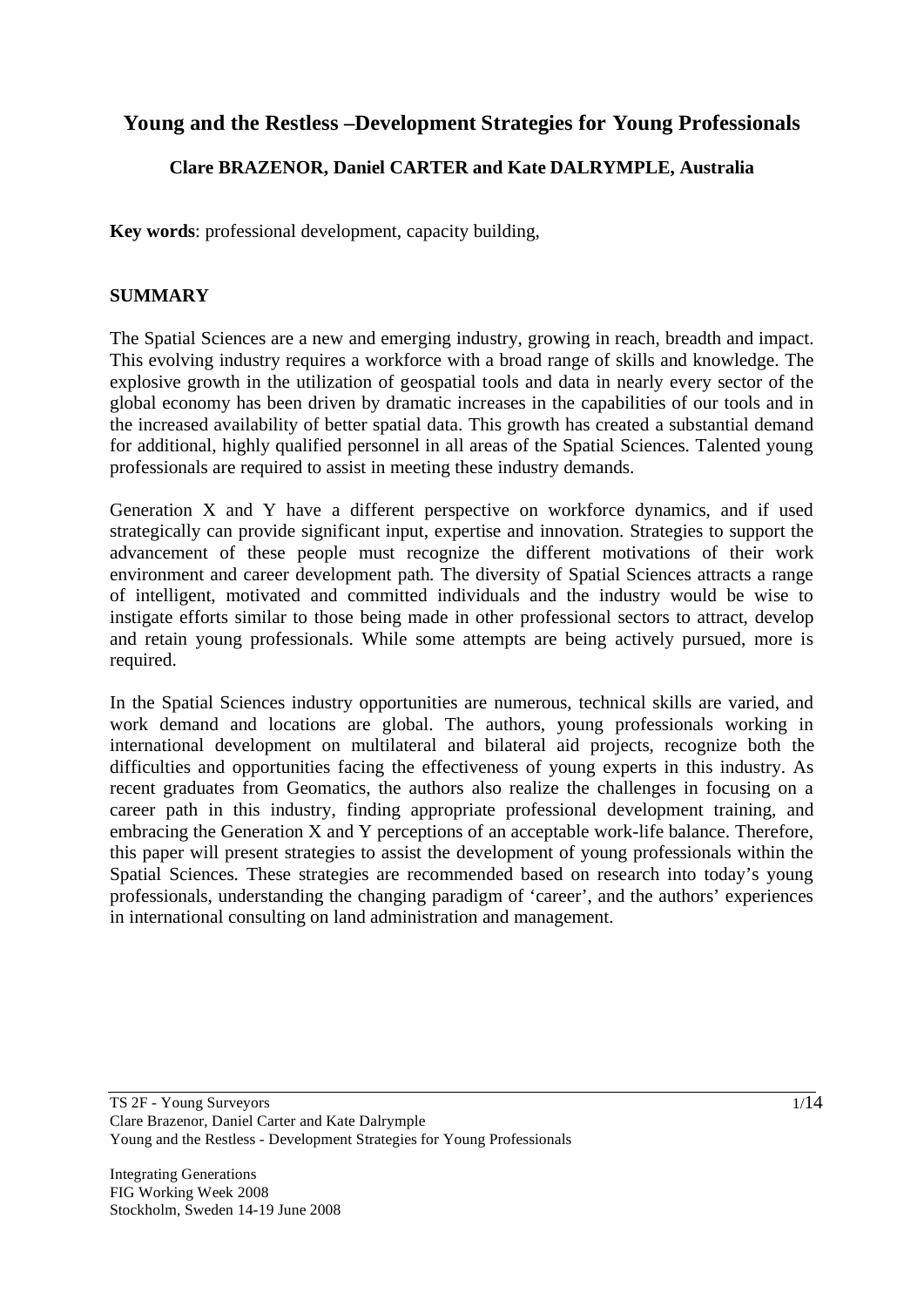# **Young and the Restless –Development Strategies for Young Professionals**

## **Clare BRAZENOR, Daniel CARTER and Kate DALRYMPLE, Australia**

### **INTRODUCTION**

It takes motivation, confidence and commitment to find your feet as a young professional. Once you have these attributes, knowing where you are headed and how to get there is the next step. Neither of these is easy. There are a number of reasons why today's young professionals lack a clear career development direction. In the Spatial Sciences industry opportunities are numerous, technical skills are varied, and work demand and locations are global. Of course, the question then ends up being, which path will suit me and how will I get there?

The Spatial Sciences have evolved to include technical disciplines of land, engineering and mining surveying, cartography, remote sensing and spatial information science. These disciplines are increasingly demanded to serve people and organisations that practice land administration, natural resource management of both land and water, emergency management, defence, local government, health, education, infrastructure and other activities including personal recreation and internet-based services. Young, highly-skilled graduates entering the Spatial Sciences have great choice as to where they can develop their skills as a young professional. With this enormous diversity there is a need to nurture the development of young professionals like never before. Reflecting on the 2008 FIG Working Week theme of "Integrating Generations" this paper presents strategies to engage young professionals, develop their skills and experience, and reduce employment turnover. Emphasis is placed on the Spatial Sciences industry, and in particular land administration and management, where the authors have experience.

### **YOUNG PROFESSIONALS**

For consistency this paper defines young professionals as industry-based qualified people under the age of 36. This incorporates Generation X, born in the 1970-1980s and Generation Y born in the 1980-1990s.

Young employees today appear to be more demanding than they have been in the past. As recent college graduates, they are characterised as self-reliant, financially secure individualists. Young people today are electing to focus on careers and professional development early in life. This is reflected in recent membership figures for the Spatial Sciences Institute (Australia) where nineteen percent of members are young professionals. While young members show initial participation and involvement, they want benefits and support from active membership. It is important that the reasons for their involvement be understood, and strategies for advancement developed.

So what makes today's young professionals of Gen X and Y so different from the rest?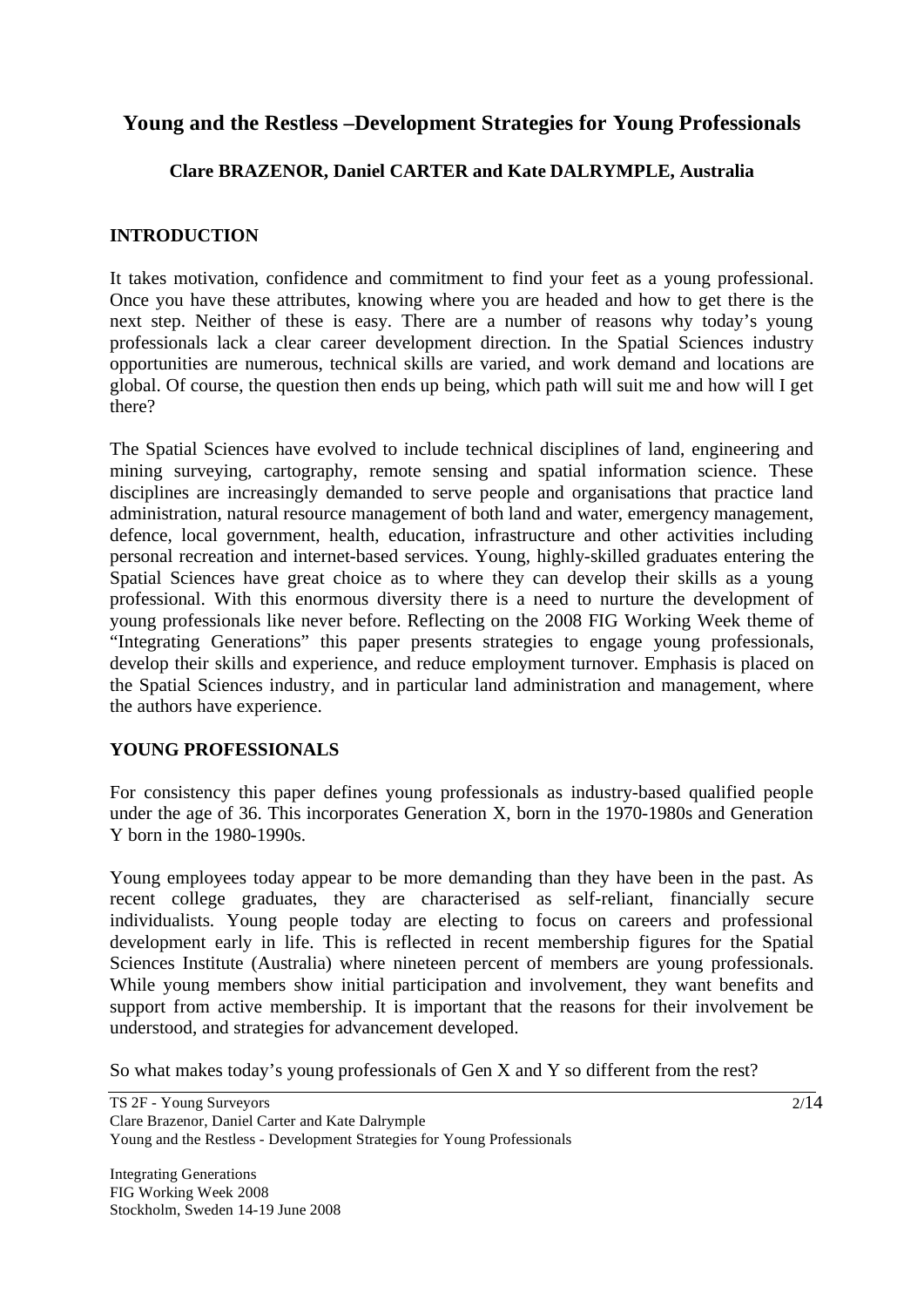McCrindle, a qualified social researcher, suggests that Generation X and Y, particularly in modern society, have experienced different technology, mass marketing, changing political times, and pop-culture than previous generations. The different cultural conditions and social markers in which Generations X and Y have grown up have contributed to their different aspirations and world views (McCrindle, 2007). As a general observation, Gen X and Y have been charged with being needy and fragile, however McCrindle describes them as valuing feedback and input: "It's not that they are slackers or easily distracted as much as they want to enjoy work, and they value lifestyle and balance" (McCrindle, 2007).

Generation X and Y are also contributing to the changing dynamics of "family". For hard working young professionals the workplace and work in general are required to be community minded and provide a social network. McCrindle suggests that since many Gen X and Y are delaying a family of their own, they are looking for new families in their friends, workmates, and their company. There is less differentiation between work life and social life, therefore the culture of the organisation and character of the individuals that make-up the organisation needs to match. These are critical differences in attitude between young professionals today and those of previous generations.

The new generation seek work which provides variety, interest and satisfaction. Young people place high value on the social and cultural importance of the workplace. Young workers are open to and often expect there will be continual learning as part of their work. However, a survey of young professionals found that thirty-five per cent say they are in dead-end jobs (Dytchwald et. al., 2007). These feelings are being translated into young workers leaving professional service firms in record numbers (DeLong et. al., 2007). According to DeLong, Gabarro and Lees, hyper-competition has forced professional services firms to focus so much on satisfying clients that they've lost the art of developing talent. The overall average tenure for workers has been gradually declining for the past several decades. For workers under the age of thirty-five, the average is under three years; eighty per cent of young workers have a tenure of five years or less; and one-third in their first year with an employer (Dychtwald et. al., 2007). Young workers do not have the same company loyalty as older staff. Employers who label these differences as poor work ethic and expect these workers to outgrow them will suffer from endless churn.

Another reason for high turnover amongst hard working young professionals is that they are prone to burnout as they try to get ahead in their careers. Disturbingly, forty-seven per cent say they are coping with feelings of burnout (Dytchwald et. al., 2007). These feelings are far more pronounced today than in previous generations. Finding a balance between the nurturing and exploiting of enthusiasm can be difficult and requires good professional and personal dialogue between employer and employee.

Understanding the differences and integrating the values of all generations is essential. Senior workers typically want loyalty, respect and commitment. Gen X and Y typically want a workplace where they can belong, where stress is manageable, where hard work is combined with a social family-friendly workplace, and where there is importance on the triple bottom line. For managers in the Spatial Science industry the challenge is to create a workplace that is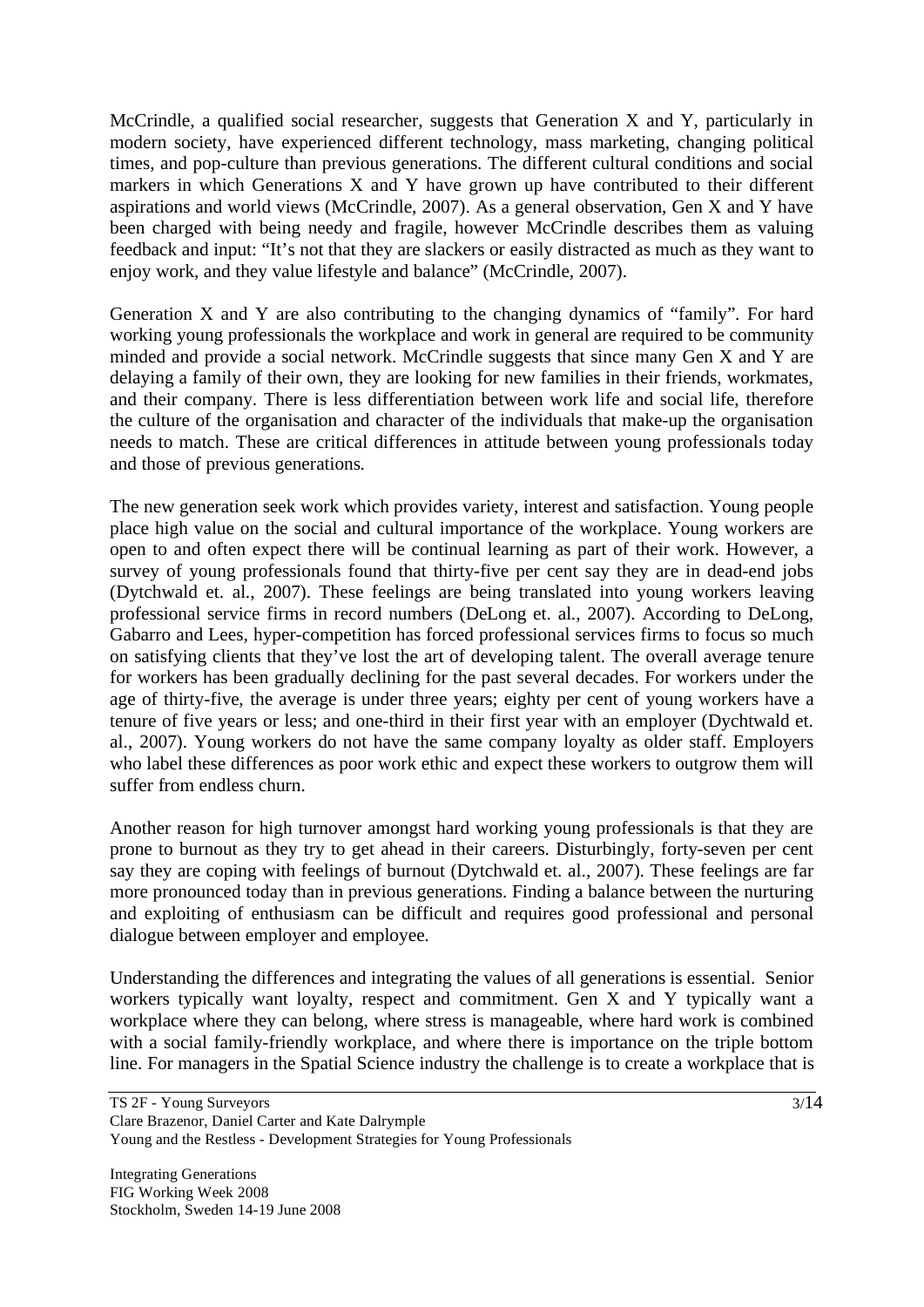team and community orientated, where hard work is rewarded and employees are made to feel valued and supported.

The characteristics and values of Gen X and Y significantly affect women in the workplace. For women, the balance between family life and work life is difficult and often comes at a cost to one or the other. Professional women, with children to raise, elderly parents to support, and other family demands, feel they have little choice but to leave their chosen profession (Hewlett and Luce, 2005). Within the Spatial Sciences, an industry traditionally dominated by men, the needs of women are more relevant as the number of women working in the industry increases. A study in November 2005 revealed that within the Spatial Sciences Institute (Australia) membership of women was as low as eight-and-a-half per cent, reflecting a serious imbalance of professional membership (Bartolo and Baldock, 2007). A follow up study of women in the Spatial Sciences, not necessarily members of the Spatial Sciences Institute, showed that the majority of women working in the industry are also young professionals (greater than sixty per cent) (Bartolo and Baldock, 2007). Therefore not only are there challenges for women in a male dominated workforce, they also face the challenges of being young professionals.

Not only in this paper do we advocate the benefits of young professionals in the workforce, but we also recognise the separate benefits of women in the workplace. Women typically contribute values of tolerance, acceptance and nurturing to the workplace and are often very good people managers. Conscious efforts of attracting women to the industry, and ensuring adequate support is available are essential for the future of the Spatial Sciences. These efforts will involve promotion of the spatial sciences as a career for women support for child care facilities in or around the workplace, flexible hours, developing a culture which supports and values women's input, and mentoring by other women in the spatial sciences to assist women to reach management positions.

Fostering diversity in age, gender and skills sets across a workplace is good for business. It provides a more balanced, adaptable and sustainable environment for a company's growth. The authors can attest to the value of being part of a diversified workplace where all staff actively participate in the business planning processes. Companies which value staff diversity and input will benefit from better decision making and more motivated staff committed to the longer term objectives of the company.

### **OPPORTUNITIES FOR YOUNG PROFESSIONALS**

In 1980 over half of the entire workforce in the United States was under thirty-five. Now that percentage has levelled off at about thirty-eight per cent (Dychtwald et. al., 2007). These demographic shifts have a significant impact on economies, industries and companies. There is recognition that in order to meet the challenges of business there is a need to draw on and develop new expertise. A Foresight 2020 study suggests that improving the productivity of workers by technology, training and organisational change will be the major boardroom challenge of the next 15 years.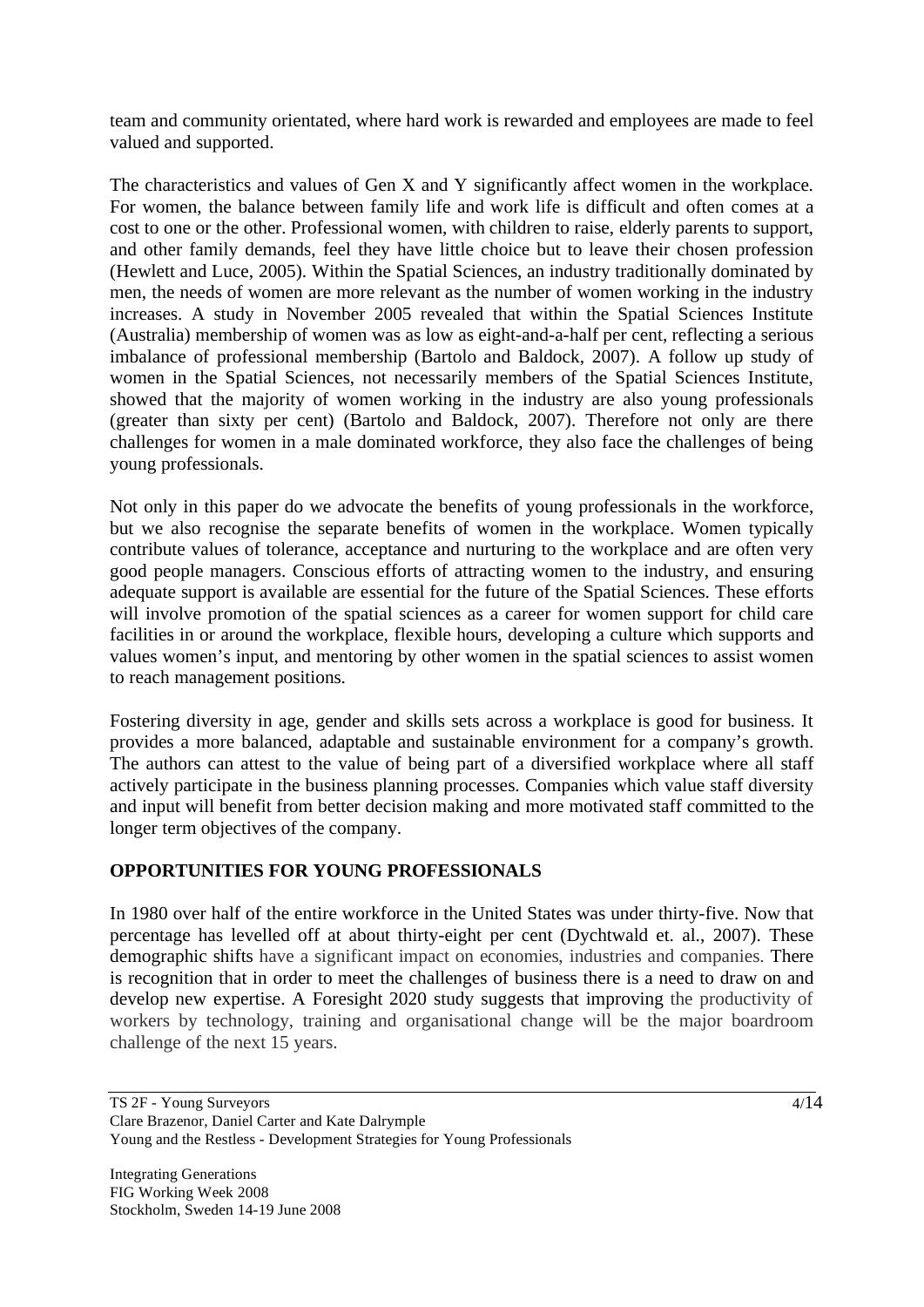The Spatial Science industry is experiencing this rapid demographic change. Within Australia there are the dual pressures of an aging workforce and an explosive demand for new skills. In 2001, more than a quarter of the workforce was over the age of 50. By 2008 this number is expected to have grown significantly. There is such demand for qualified staff that young professionals are able to preference companies that commit to strategies which recognise their needs. Employers are also increasingly understanding of the necessary and vital role young professionals have in the Spatial Science industry. There are a number of initiatives which promote the recognition of young professionals, and mobilise and enhance the capacity of young professionals to provide leadership and take action.

Globally, the Commonwealth Heads of Government support young professionals through the establishment in 2001 of the International Young Professionals Foundation  $(IVPF)^{1}$ . The IYPF aims to inform, inspire and equip young professionals as sustainability practitioners and social change agents. More specific to the Spatial Sciences, in 2007 the FIG endorsed the establishment of the FIG-Young Professionals Group. The Group has been created because many of the FIG member organisations are facing difficulties attracting young people to the profession of surveying. The group is dedicated to attracting more young professionals for the next generation of surveyors with support from today's experienced professionals. This group aims:

- To improve the number of young professionals participating within the FIG;
- To help young professionals in the beginning of their careers with contacts;
- To increase co-operation between the commissions, students and young professionals.

Young Spatial Science professionals in Australia can benefit by being involved as Young Professional members in the Spatial Science Institute. Formed in 2004, the aim of the group, which operates in most states of Australia, is to deliver services to young spatial professionals. This is achieved through four main areas: networking, career, education and information, and recognition and representation. There are a variety of direct benefits gained through the young professional program and its events. These include:

- specialised networking with people relevant to a career;
- access to current information related to the spatial industry;
- voice and representation throughout SSI;
- involvement and experience at committee level;
- development in industry related areas, both locally and internationally;
- opportunities to be involved in a monitored mentoring program;
- belonging to an industry accredited body.

In addition, the Spatial Sciences Institute has instigated a Women in Spatial initiative, recognised as the peak group to inform the spatial profession on issues related to women and the profession. The model for the initiative is an informal and flexible group in each Spatial

TS 2F - Young Surveyors

 $\overline{a}$ 

5/14

Clare Brazenor, Daniel Carter and Kate Dalrymple Young and the Restless - Development Strategies for Young Professionals

 $1$  The IYPF is a not-for-profit organisation focused on enabling young professionals to make a positive difference in the world (http://www.iyps.org).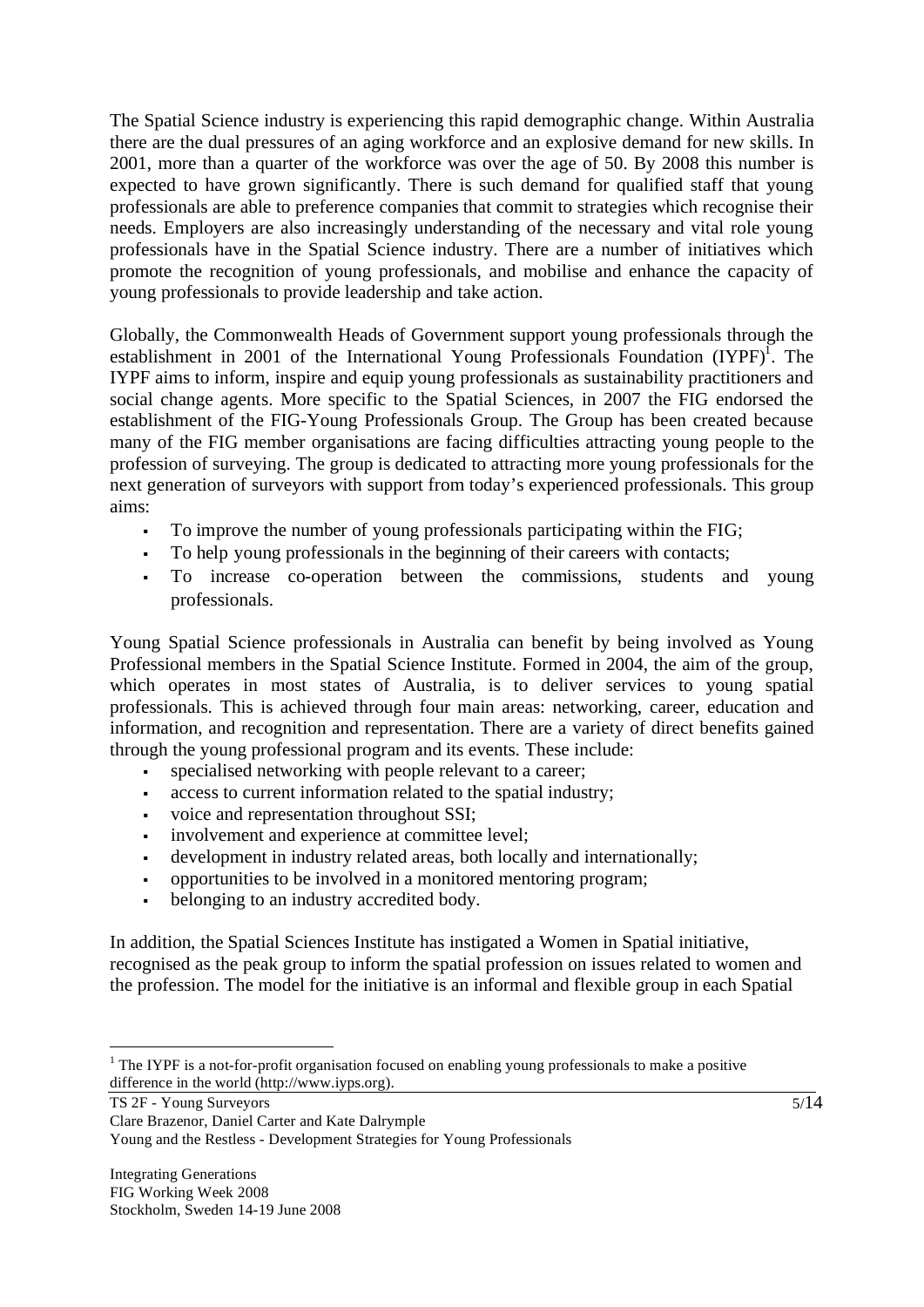Sciences Institute region and has the benefit of providing male colleagues with an avenue to contribute to strategies that address women in spatial issues.

The international community can offer a range of exciting opportunities for professional development. Often international development career paths begin through volunteering, "a symbol of human solidarity and equality". Since the 1960s the Australian Government has supported over 11,400 volunteers. The Australian Youth Ambassadors for Development (AYAD) Program is one such initiative which aims to strengthen mutual understanding between Australia and the countries of the Asia-Pacific region and make a positive contribution to development. Skilled young Australians (between 18-30 years of age) are placed on short-term assignments in developing countries in the Asia Pacific region. Such opportunities, which enable young workers to learn and grow, are highly important. With growing ties between FIG and UN agencies, such as UNHabitat, there are increasing opportunities for young professionals of the Spatial Sciences to be involved in a career that crosses borders, continents and often requires a change of perspectives from their place of origin. In these situations, people are dislocated from the personal and professional support networks available in the home country. As such, the culture and ability of one's company or professional membership organisation to support and stimulate personal as well as professional relationships is important.

Young professionals are also increasingly eager to join the consulting arena, where liberal and innovative ideas are rewarded. Consulting provides ambitious young people with workplace diversity, independence, and the ability to quickly contribute to an organisation. Young professionals can provide an innovative perspective on issues that recognise the societal changes experienced by Gen's X and Y. At present, consulting tends to be dominated by professionals who are reaching the end of their careers rather than the start. While experienced consultants are incredibly valuable, it is also important to support the next generation of consultants who often bring fresh ideas, more confidence with new technologies, and alternative ways of doing business.

Experiencing the young professional challenge themselves, the authors took initiative within their own workplace and developed a company-wide Professional Development Strategy with the support of management. In a small company with limited resources, professional development programs are often not as developed or well managed as they should or could be. This lead to adhoc professional development that is not transparent or equitable to all employees. The result of this is uneven development of staff and it is often unclear to others what opportunities are available. Nevertheless, when presented to the Board, the Strategy was very well received and there was immediate commitment to an open Professional Development Policy. More consideration is now given to those willing to make concerted efforts in their own personal and professional development. A sample of commitments made by the company were supporting post-graduate studies, attending international conferences, and providing advice for mentoring programs. Recognising a significant gap in the experience between older and younger employees and company associates there was an initial agreement to conducting an annual roundtable in-house workshop that allows some intergeneration discussion on reasoning issues and problem solving using typical work examples. The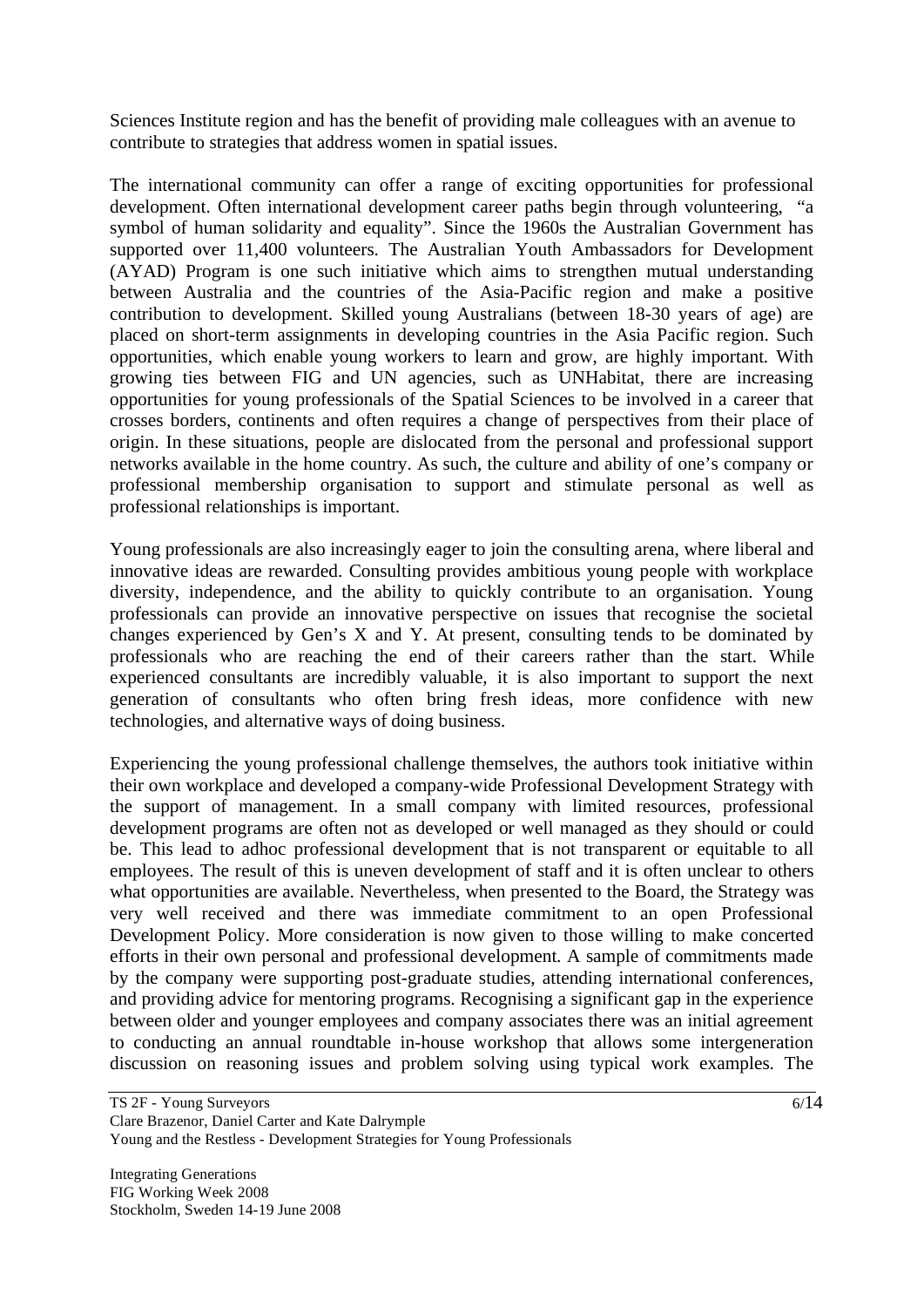company's young professionals are encouraged to take responsibility of organizing the forum and developing the program. Fortunately the company environment allows an informal forum such as this to be held where critical and debatable topics can be discussed openly and experiences while varied are useful "lessons learnt" illustrations.

### **PROFESSIONAL DEVELOPMENT STRATEGIES**

Strategies for professional development that recognise the values and attitudes of Generation X and Y, we believe, will assist in attracting and retaining talented young professions in the Spatial Sciences. Strategies should be undertaken with flexibility to meet the realistic needs and constraints of the workplace and the individual. Based on corporate and personal experiences the following five strategies are recommended for the Spatial Sciences industry:

Strategy 1: Develop and maintain diversity Strategy 2: Career pathing Strategy 3: Continued professional development Strategy 4: Mentoring programs Strategy 5: Promote and maintain a work-life balance

These strategies highlight the need for organisations to be proactive in offering professional development opportunities rather than responding to disgruntled employees. The industry should ensure that employers pay attention to developing the competencies and qualifications of staff. In saying this however, professional development is a two-way street. While organisations focus on making retention a continuous priority and effort, individuals wishing to pursue their careers must also make concerted efforts to engage in opportunities being offered. The five strategies presented rely on young employees being an integral part of the process, sometimes they will need to be the initiator. Young professionals stand to benefit significantly, and unless they are prepared to be active participants in the various strategies, then no one will benefit.

### **Strategy 1: Develop and Maintain Diversity**

Developing and maintaining a diverse working environment can be used to attract and retain young professionals. Studies show that young professionals are more comfortable with diversity and abhor abiding to the one-size fits all approach (Dychtwald et. al., 2007). The ability to adapt, search for, and accept diversity is a significant advantage of the Spatial Sciences, as the industry itself is diverse and the nature of the work requires a level of adaptability. Indeed, within land administration alone there are more than 75 occupations which are critical to the industry. Diversity can be used to develop a more holistic approach to staffing, job opportunities, and working environments. Marketing the diversity of work opportunities within the Spatial Science industry could be improved. Showcasing diversity of work within the industry can be used to attract young professionals into a stimulating workplace.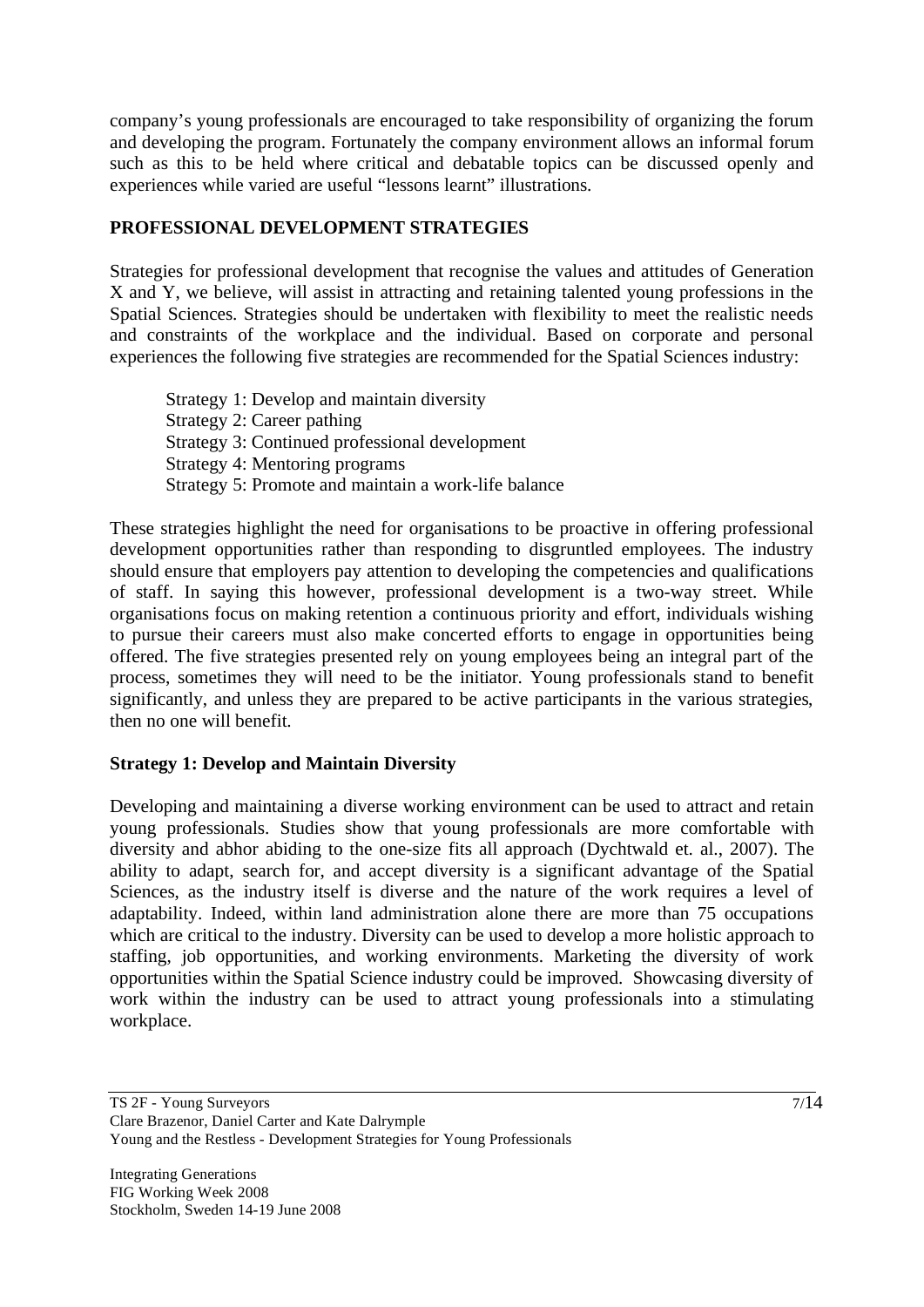Diversity in the workplace is also good business sense. A diverse workplace brings better communication, a matching of skills where men and women complement each other, and ultimately, a workplace that is more representative of the client base. Davidson and Burke (2000) suggest that companies are highly motivated to increase the number of women in positions of leadership, and are motivated by the need to use the brightest and human resources available. This can also translate into corporate performance. There is growing recognition that in companies where women fill senior management positions, those organisations are more financially successful than those in which women are absent.

## **Strategy 2 – Career Pathing**

While work diversity is encouraged, particularly when involved in international opportunities, there is a need to foster career paths. Opening avenues for young professionals entering the Spatial Sciences industry is a first step, but this requires follow-up. Young professionals need guidance on developing the right set of skills for their given career path within the industry. Supporting the entry of young professionals in the Spatial Sciences industry is actively recognised as a positive strategy to encourage professional development. This is exemplified by the establishment of the FIG Young Professionals group and the Australian Spatial Science Institute Young Professionals group. Utilising industry-based professional bodies, young professionals are introduced to industry networks and develop critically important personal and interpersonal skills. Emerging networks and linkages in the Spatial Sciences industry offer considerable opportunities, and economies, for formal and informal education. Young professionals are also able to find comfort networking with other young people with similar work-life experiences and expectations. By engaging with professional industry bodies young people can also stay in touch with industry news and developments, be integrated with experienced institute members, and be provided with a close support network to help build confidence in starting a career.

If Generation X and Y don't want job security why is career pathing important? While it is recognised that low retention rates of young professionals within companies is a reality, providing strategic career direction is still desired by many. Having a clear direction is favourable as skill-upgrading can be better targeted and synchronised to what both the young professional and organisation would like to achieve. The sense of disillusionment that can come from not having a guide for career development can lead many young professionals to drop out of professional service and change career directions. Often this is not from lack of knowing what they want, but more a lack of not knowing how to get there. It is recommended that young professional groups place more emphasis to help people understand career options and strategies to make career goals possible.

### **Strategy 3: Continued Professional Development**

The third strategy for the development and retention of young professionals within the Spatial Sciences is for continual upgrading of skills. Since the early 1990s, there has been a massive expansion in the number of leadership development courses, seminars, and curriculum areas focused on developing the personal and interpersonal leadership skills of young workers.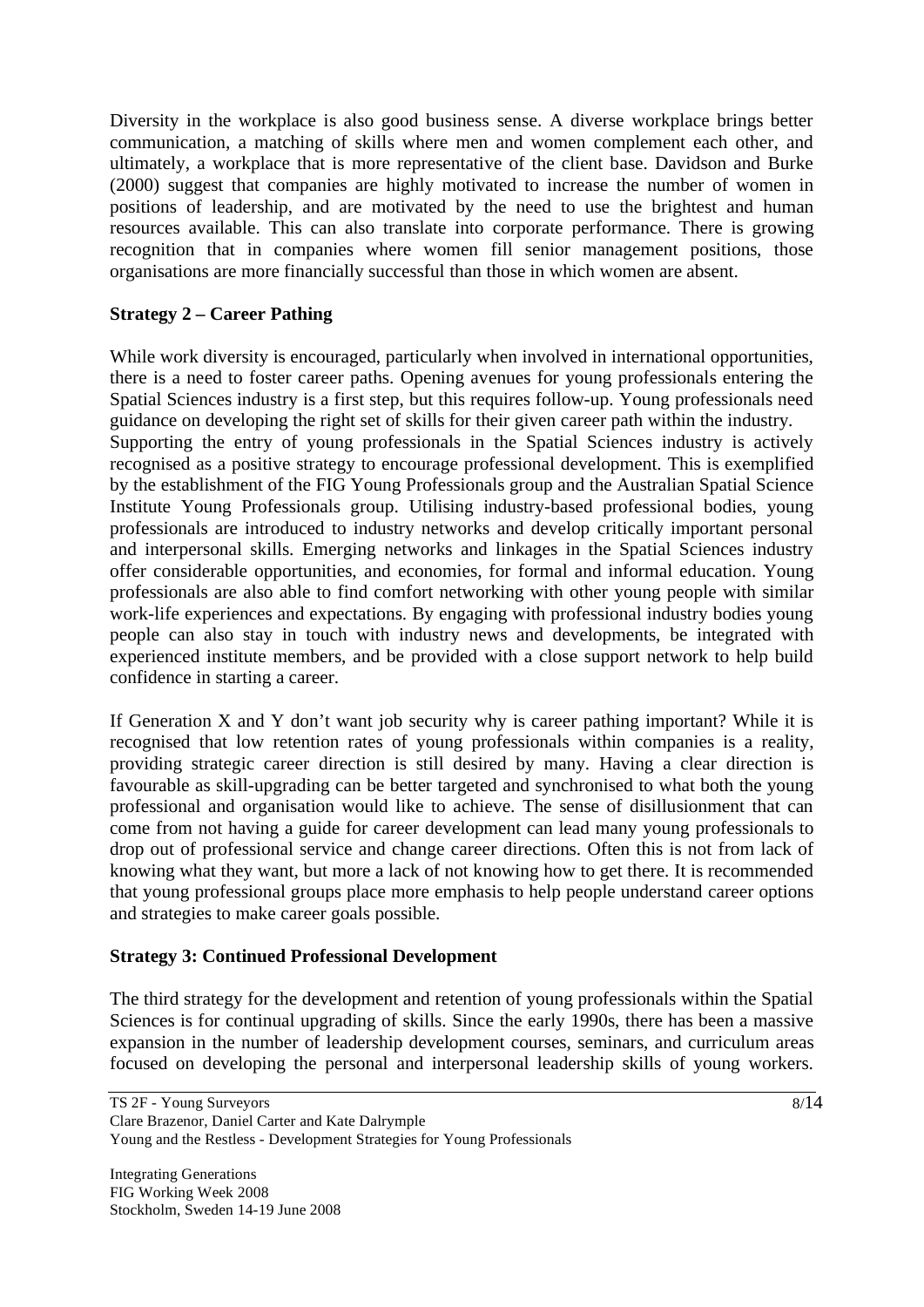Young professionals are not waiting for opportunities to learn and grow, rather sourcing employers that will allow them to develop skills in the working environment. Young people value knowledge and skill more than tenure and are attracted to companies which can offer them these opportunities.

It is the recognition of the importance of the Spatial Sciences industry that is driving governments around the world to invest in the skilling of the workforce and the development of policy that will ensure the viability and growth of the industry (Cane, 2007). It is through training opportunities that young professionals obtain the technical and business development skills to apply to their work. Training is not a silver bullet solution to many of the retention problems facing companies and the industry. Rather, it is a combination of training and real working practice with exposure to diverse working environments that is critical to support professional development (Cogner and Fulmer, 2003). It is essential that companies and employees remain jointly committed to upskilling opportunities over the long term.

The form and process of continued professional development should recognise the different learning styles of Generations X and Y. It is recommended that training programs are situational more than structured, with specific attention to scenarios, risks and consequences. Young professionals tend to experiment from the start and like to try things and learn what works. In younger workers, particularly those from a non-western culture, the kinaesthetic and visual learning styles are most prominent. As such, training that is conducted in different formats using a variety of different media is most successful.

Regular feedback and communication with a senior professional in the company are important to supporting young professionals and maximising the benefits to the company of continued professional training. Receiving performance feedback once a year in a formal review process simply does not meet the expectation of young professionals (Dychtwald et. al., 2007). Engaging, holistic and less formal review processes are recommended to be adopted by companies. Improving opportunities for open and informal dialogue aims to help foresee issues before receiving resignation letters. Likewise, recognition and reward of the achievements of young professionals within the industry is important to the self esteem, confidence and longevity of employees. Such recognition is strongly encouraged by professional bodies through conferences, papers and awards.

# **Strategy 4: Mentoring Programs**

Mentoring is an increasingly popular strategy being implemented by companies and professional bodies. The Spatial Science Institute of Australia launched a mentoring program to align young professional members' requesting support with well-regarded and mature professional members of the Institute. Mentoring relationships do not need to be formal, but it is important to set out clear objectives of how each individual can contribute to the relationship. Well-tailored mentoring schemes assist young professionals "looking for mentors who can give them advice, encouragement, and space to grow" (DeLong et. al., 2007). Young workers want to be mentored by and learn from managers with the skills, knowledge, and leadership styles that the organisation values. Mentors should enable and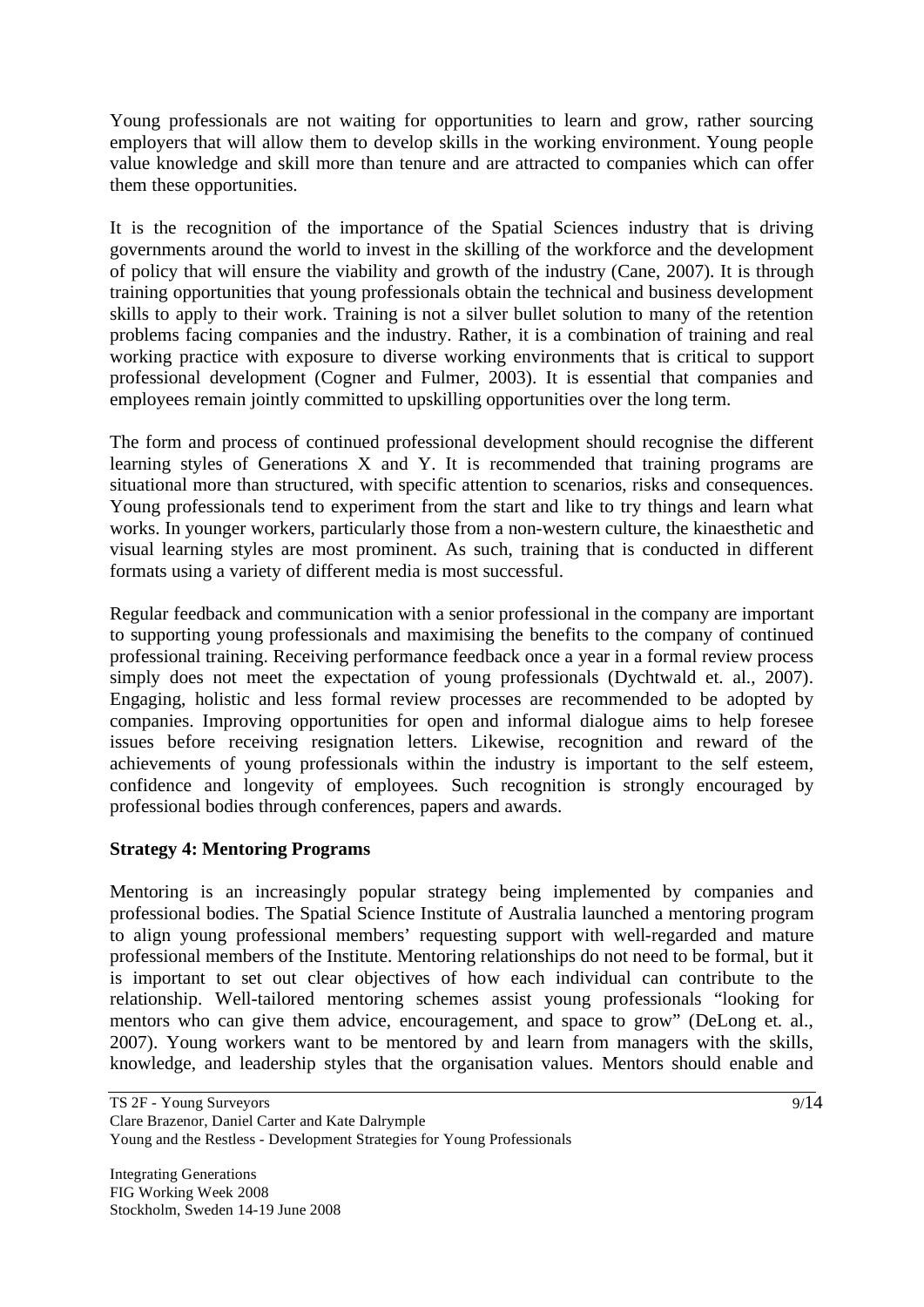encourage young professionals to experiment within their current positions and should help to design next steps without locking people into career paths.

With assignment work dictated by project cycles there are opportunities to develop and engage senior project staff to act as mentors to young professionals during assignments. The relationship between the young professional and mentor should start with a short-term view, but depending on the success of the relationship, could prove to be a longer term partnership. This will require some flexibility and a joint understanding of the expectations of the relationship at the commencement of the initiative. Where face-to-face mentoring is not possible, practical solutions might include the use of communication technologies and the development of social networking on the internet.

The authors have had mixed responses to entering mentor type relationships. Often the mentor request is seen as an arduous wherein lies actions that they may be accountable for, particularly if the mentor has business relations with the mentoree's workplace. This fine line should be addressed upfront and the mentor-mentoree relationships should be kept confidential. The initial communication and understanding of the roles and responsibilities of the mentor and mentoree at the outset are most critical. The authors found it most useful to have a clear understanding of why you are choosing a particular person, what your expectations are and what form of communication the mentoring relationship will take. Finally, mentoring does not always need to be seen as a one way relationship, there are networking and knowledge sharing opportunities for both parties.

### **Strategy 5: Promote and Maintain a Work-Life Balance**

The final strategy, and probably the most difficult to achieve, is developing a sense of balance between work and life. Schwartz and McCarthy (2007) suggest that there exists an unwritten contract between organisations and their employees that sees each take as much from the other as they can, as quickly as possible, and then move on without looking back. This suggestion is confirmed by survey results which reveal that only twenty-eight per cent of young workers think their organisation maintains values similar to their own. The same low percentage say that their organisation inspires the best in them (Dychtwald et. al., 2007). This approach is mutually self-defeating for both the individual and the company.

Young people expect to make their work fit in with other life commitments and pursuits. For women in particular this can be difficult, as responsibilities of family are realised in mid-life, when careers and opportunities are developing. A number of studies have shed light on the struggle to balance work and personal life, and specifically the balance for women between work and family responsibilities (Hewlett, 2002). In the United States it is estimated that twenty-two per cent of the workforce in 2000 opted out of the labour market to have children (Hewlett, 2002). This can have devastating effects not only on companies but on industries. Hewlett and Luce (2005) term the opting out of work mid-career as 'taking the off ramp' while on the career highway. Off-ramping, particularly by women, (men are included but for different reasons), is attributed not only to having children but also to the responsibilities of caring for elderly family members (Hewlett and Luce, 2005). Recognition of off-ramping by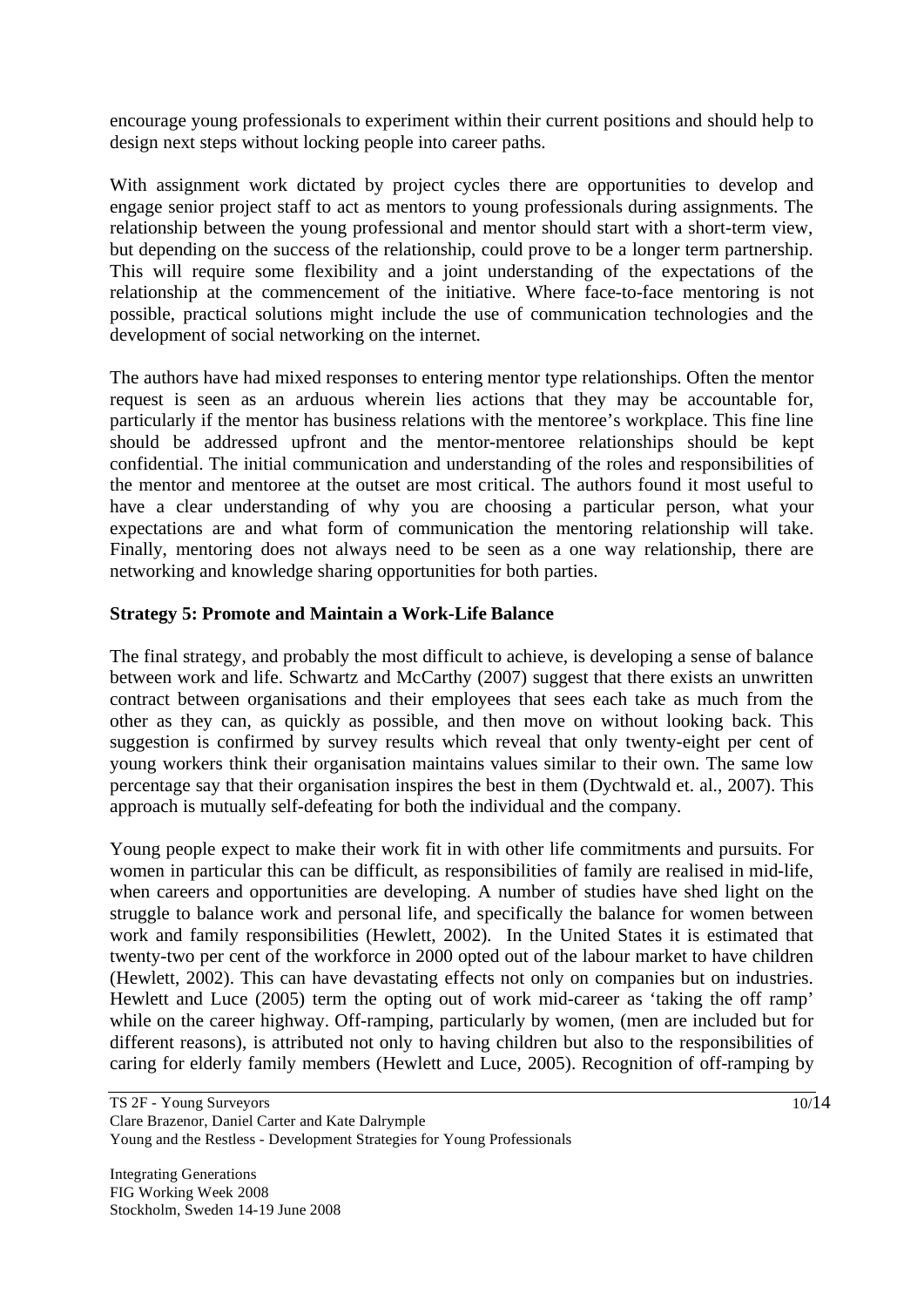the Spatial Sciences industry can help in the development of mechanisms to aid in the eventual return to work and on-ramping of their members. Each strategy presented in this paper aims to assist the ramping process.

A common approach to balancing work-life pressures is to establish flexible working arrangements. The traditional 9 am to 5 pm, five-day working week is being compromised through options of flexi-hours and the ability to take time-in-lieu. Flexible workplaces can accommodate the life pressures faced by many professionals as they juggle family responsibilities and pursue a more balanced work-life ratio.

The encouragement of a work-life balance and enjoyable work place aims to improve productivity during work hours. The Google office in Seattle is considered, particularly among the young generation, the pinnacle of work places. Almost literally, it has a playground of facilities that are socially and environmentally responsible. While this is not in the reach of most organisations, taking a leaf out of their book on a more feasible scale may boost office morale and motivation where one's workplace has become tired or stagnant. Some mechanisms companies have successfully used to develop employee relationships and create a company culture of openness and support include; company lunches, corporate sporting teams, and regular wine tasting evenings. Suitable events that include all staff help to build relationships across all generations in a company and lead to better communication, higher productivity and job satisfaction for all employees.

### **CONCLUSION**

Intergenerational diversity is a key feature of the modern workplace. More so it is something that should be celebrated and strategically incorporated into all business activities. The attitudes and values of the new generation of young professionals are not short-term trends, rather permanent priorities for any organisation looking for continued growth. It is important for companies and managers to better engage the new generation of employees rather than expecting them to conform to old ideas of career and outdated styles of doing business. The development of young professionals with a broad range of skills and knowledge is a critical issue for employers and professional bodies in the Spatial Sciences.

There is no one magic solution for companies to retain Generation X and Y employees. The reality is that there will always be lower retention rates of young staff than seen in previous generations. However retention can be improved. Working with young professionals in the "on ramp" and communicating with those wanting to take the "off ramp" requires improved employee-employer understanding and communication. It is hoped that employing some or all of the five strategies suggested there will be increased retention of young professionals.

Efforts taken thus far to incorporate young professionals into professional associations supporting the Spatial Sciences industry are encouraging. At a national level, the Spatial Sciences Institute Young Professionals group and Spatial Sciences Institute Women in Spatial maintain an active and growing membership and are providing support to those groups currently under-represented in the industry. At the international level, the FIG Young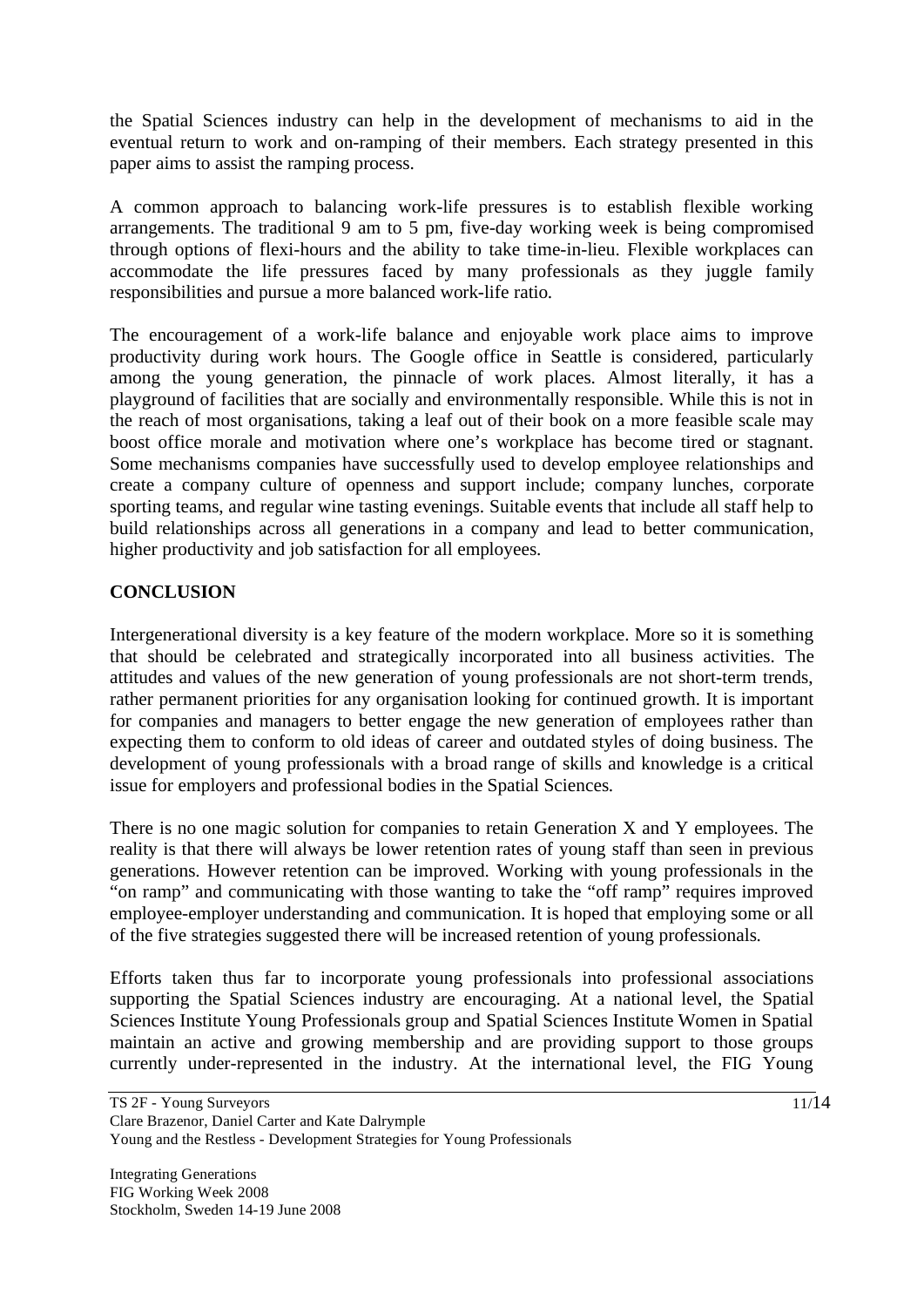Professionals group, which is helping to facilitate co-operation and networking between young spatial professionals and the various FIG Commissions, should be further developed. The title of this working week "Incorporating Generations" demonstrates the importance and value of engaging with young professionals to develop their skills and lead the industry forward.

### **REFERENCES**

- Bartolo, R., and Baldock, P., 2007, "Women In Spatial Report", Spatial Sciences, Australia, November.
- Birrell, B., Rapson, V., and Smith, T. F., 2005, "Immigration in a Time of Domestic Skilled Shortages," DIMIA.
- Birrell, B., Sheridan, J., and Rapson, V., 2005, "Why No Action on Engineering Training?" *People and Place*, vol. 13, no. 4.
- Cane, G., 2007, "The Spatial Information Industry in Australia- Profile, Education & Training and Skill Demand: A –Snapshot," Spatial Education Advisory Committee.
- Cogner and Fulmer, 2003, "Developing Your Leadership Pipelines," *Harvard Business Review,* Harvard Business Press.
- Davidson, M., and Burke, R.J., 2000, "Women in Management: Current Research Issues," SAGE.
- De Long, T.J., Gabarro, J.J., and Lees, R.J., 2007, "Why Mentoring Matters in a Hypercompetitive World," *Harvard Business Review,* Harvard Business Press.
- Dychewald, K., Erickson, T.J., and Morison, R., 2007, "The Retention of Talent How to Connect with Young Workers," In: *Workforce Crisis* – *How to Beat the Coming Shortage of Skills and Talent*, Harvard Business Press.
- Dychewald, K., Erickson T.J., and Morison, R., 2007, "The Needs and Attitudes of Young Workers. Why the Best of the Young Keep Leaving," In: *Workforce Crisis* – *How to Beat the Coming Shortage of Skills and Talent*, Harvard Business Press.
- Economic Intelligence Unit, "Foresight 2020: Economic, Industry and Corporate Trends," *Economist,* 2006.
- Hewlett, S.A., 2002, "Executive Women and the Myth of Having It All," *Harvard Business Review,* Harvard Business Press.
- Hewlett, S.A., and Luce, C.B., 2005, "Off-Ramps and On-Ramps," *Harvard Business Review,*  Harvard Business Press.
- McCrindle M., "The ABC of XYZ: Generational Diversity at Work," McCrindle Research Pty Ltd.
- Vise and Malseed, 2006, "The Google Story: Inside the Hottest Business, Media, and Technology Success of Our Time," Delta Publications.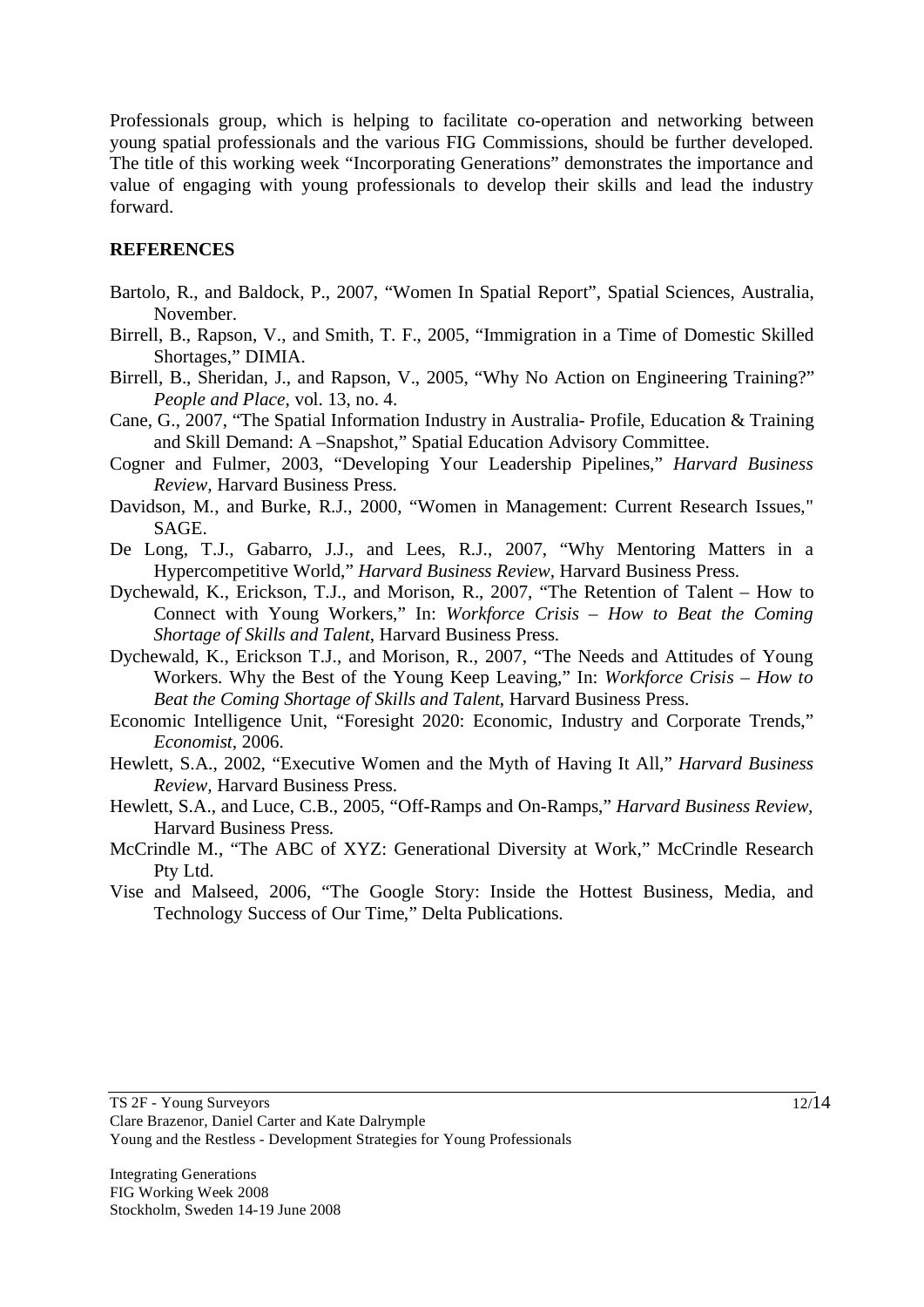### **BIOGRAPHICAL NOTES**

#### **Clare Brazenor**

Clare is a Land Administration Specialist at Land Equity International. Clare provides incountry technical assistance in systematic adjudication, surveying and project management. Clare has working experience in the Philippines Land Administration and Management Project, Lao Land Titling Project and in Cambodia as an Australian Volunteer International.

#### **Daniel Carter**

Daniel is a Land Administration Specialist at Land Equity International. Daniel has participated as an Australian Youth Ambassador for Development in Lao PDR. Daniel now provides technical assistance in areas of surveying and cadastral mapping on the Lao Land Titling Project and Philippines Land Administration and Management Project. Daniel is a member of the FIG Young Professionals Group which formed during the FIG Working Week held in Hong Kong during 2007.

#### **Kate Dalrymple**

Kate is a Senior Land Consultant at Land Equity International. Kate provides technical support and assistance on projects and contributes to the company's research dialogue and development of land administration 'best practice' strategies for both the design and implementation of systems, as well as fulfilling in-country advisory position. Kate was an Australian Youth Ambassador for Development in Lao PDR for 12 months on the Lao Land Titling Project. Kate is also on the committee for the Women in Spatial Group which formed in late 2007 as part of the New South Wales, Spatial Sciences Institute.

#### **CONTACTS**

Ms. Clare Brazenor Land Equity International PO Box 798 Wollongong 2520 AUSTRALIA Tel. +61 2 4227 6680 Fax +61 2 4228 9944 Email: cbrazenor@landequity.com.au Web site: www.landequity.com.au

Integrating Generations FIG Working Week 2008 Stockholm, Sweden 14-19 June 2008